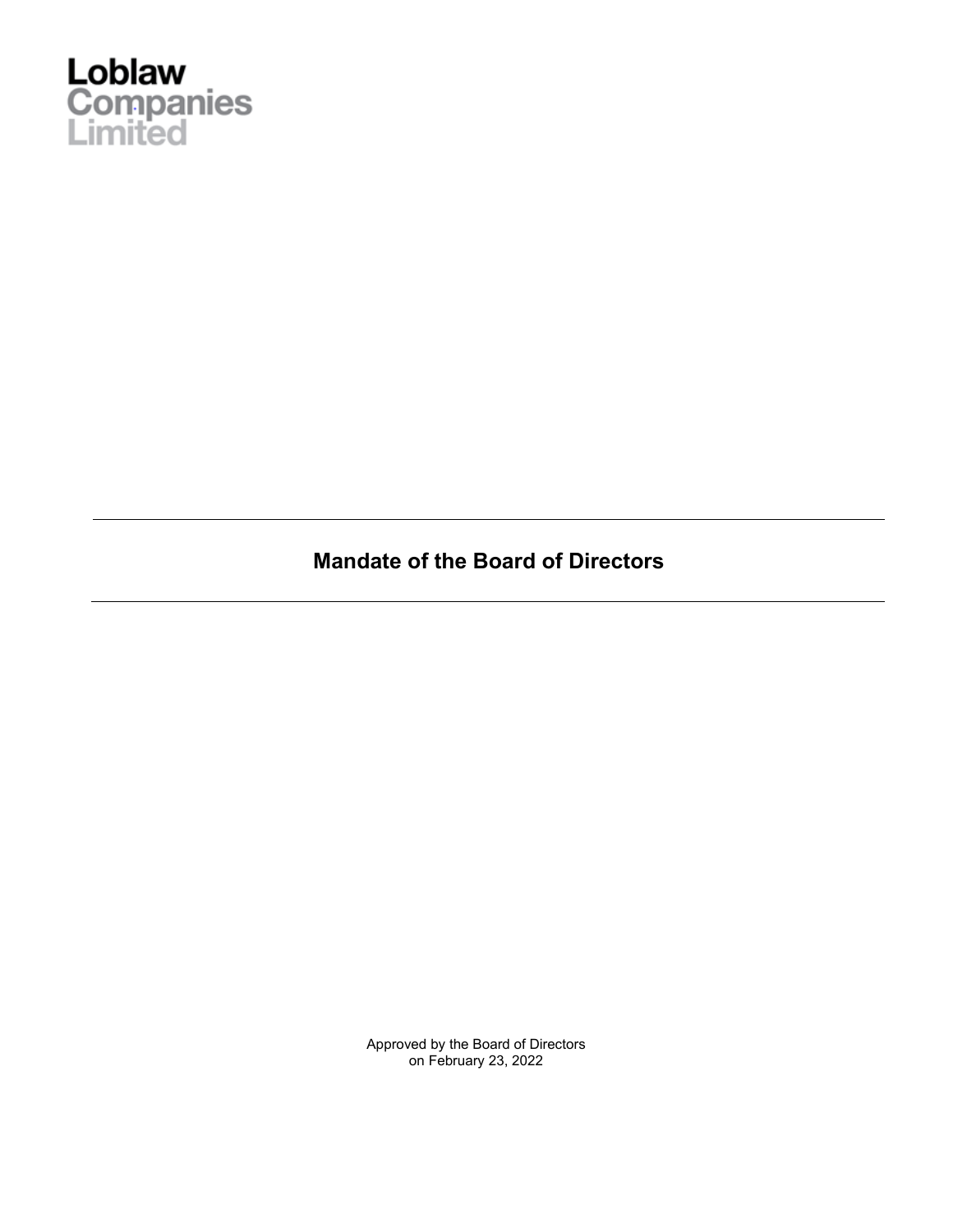# **LOBLAW COMPANIES LIMITED**

# **Mandate of the Board of Directors**

# **1. ROLE**

The role of the Board is to provide governance and stewardship to Loblaw Companies Limited (the "Company") which consists of reviewing corporate strategy, assigning responsibility to management for achievement of that strategy, establishing limitations on the authority delegated to management and overseeing performance against approved objectives. In fulfilling this role, the Board regularly reviews management's strategic plans to ensure that they continue to be responsive to the changing business environment in which the Company operates. The Board oversees the Company's approach to corporate governance, succession planning, capital structure and finance matters, risk management activities, compliance and ethics matters, internal control over financial reporting, disclosure controls and procedures, environmental, social and governance matters, and information systems. Through its oversight, the Board assesses whether or not it is reasonable to conclude, based on its review and discussions with management and the external auditor, that the Company accurately and fairly reports financial and other information to shareholders, other stakeholders and the public. The Board is required to appoint corporate officers. The Board satisfies itself as to the integrity of senior management, that the Company engages in ethical and legal conduct and that senior management maintains a culture of integrity throughout the Company.

## **2. RESPONSIBILITIES**

To ensure that it fulfills its role, the Board, or any Committee so delegated by the Board, will oversee the following:

### **(a) Strategic Goals, Corporate Performance, Performance Objectives and Operational Policies**

The Board will review and, if advisable, approve broad strategic objectives and values against which corporate performance will be measured. In this regard, the Board will:

- Determine, from time to time, the appropriate criteria against which to evaluate performance, and set corporate strategic goals and objectives within this context.
- Monitor and evaluate performance against both corporate strategic goals and objectives.
- Approve long-term strategies.
- Review and approve management's strategic and operational plans so that they are consistent with long-term goals.
- Oversee the development, execution and fulfillment of the Company's strategic plans and the operational policies within which management will operate.
- Approve significant acquisitions, sales of assets or shares, and material financing arrangements.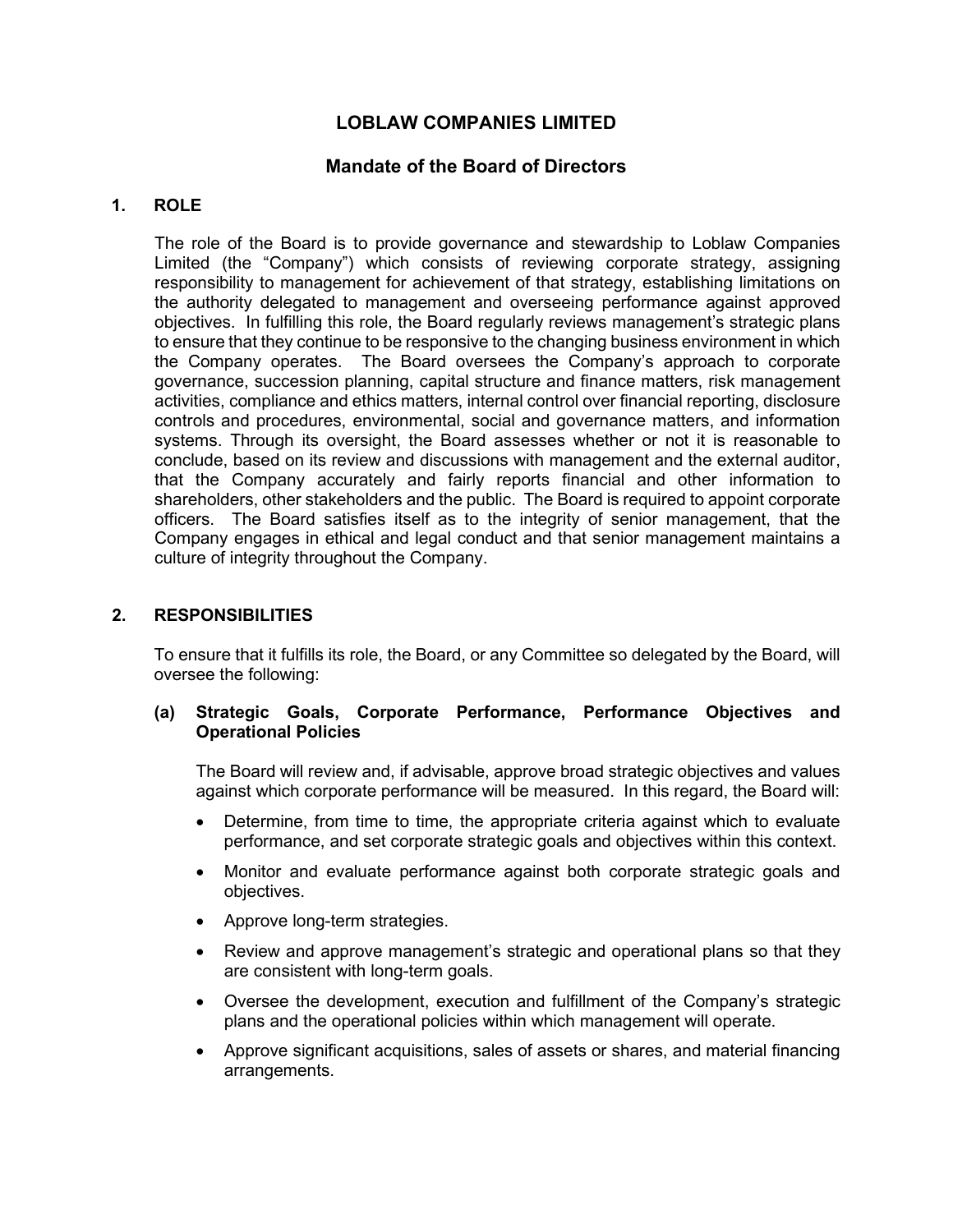- Review and approve the Company's dividend policy and approve the payment of dividends.
- Approve targets and budgets against which to measure corporate and executive performance.

## **(b) Finance and Capital Matters**

- Review with management and receive periodic reports on the Company's target capital structure.
- Review with management and receive periodic reports on the Company's consolidated balance sheet, including cash, investment assets and debt position.
- Receive periodic reports from rating agencies and updates on any material discussions or communications with rating agencies.

## **(c) Executive Compensation and Succession Planning**

- Satisfy itself of the appropriateness of all executive and colleague compensation matters and that a portion of executive compensation is linked appropriately to corporate performance.
- Satisfy itself that a process is in place with respect to the appointment, development, evaluation and succession of senior management.

### **(d) Delegation of Management Authority to the Chairman and President**

- Delegate to the Chairman and President the authority to manage and supervise the business of the Company and to make any decisions regarding the Company's ordinary course of business and operations that are not specifically reserved to the Board under the terms of that delegation of authority.
- Determine what, if any, executive limitations may be required in the exercise of the authority delegated to management.

#### **(e) Financial Disclosure**

- Oversee the Company's financial reporting and disclosure obligations in accordance with applicable law.
- Based on reviews and discussions with management and the external auditor, approve the Company's financial statements, management's discussion and analysis and related releases.
- Oversee the Company's compliance with applicable audit, accounting and reporting requirements, including in the areas of internal control over financial reporting and disclosure controls and procedures.

#### **(f) Enterprise Risk Management Program**

• Oversee the Company's enterprise risk management program, including its design and structure and assessment of its effectiveness.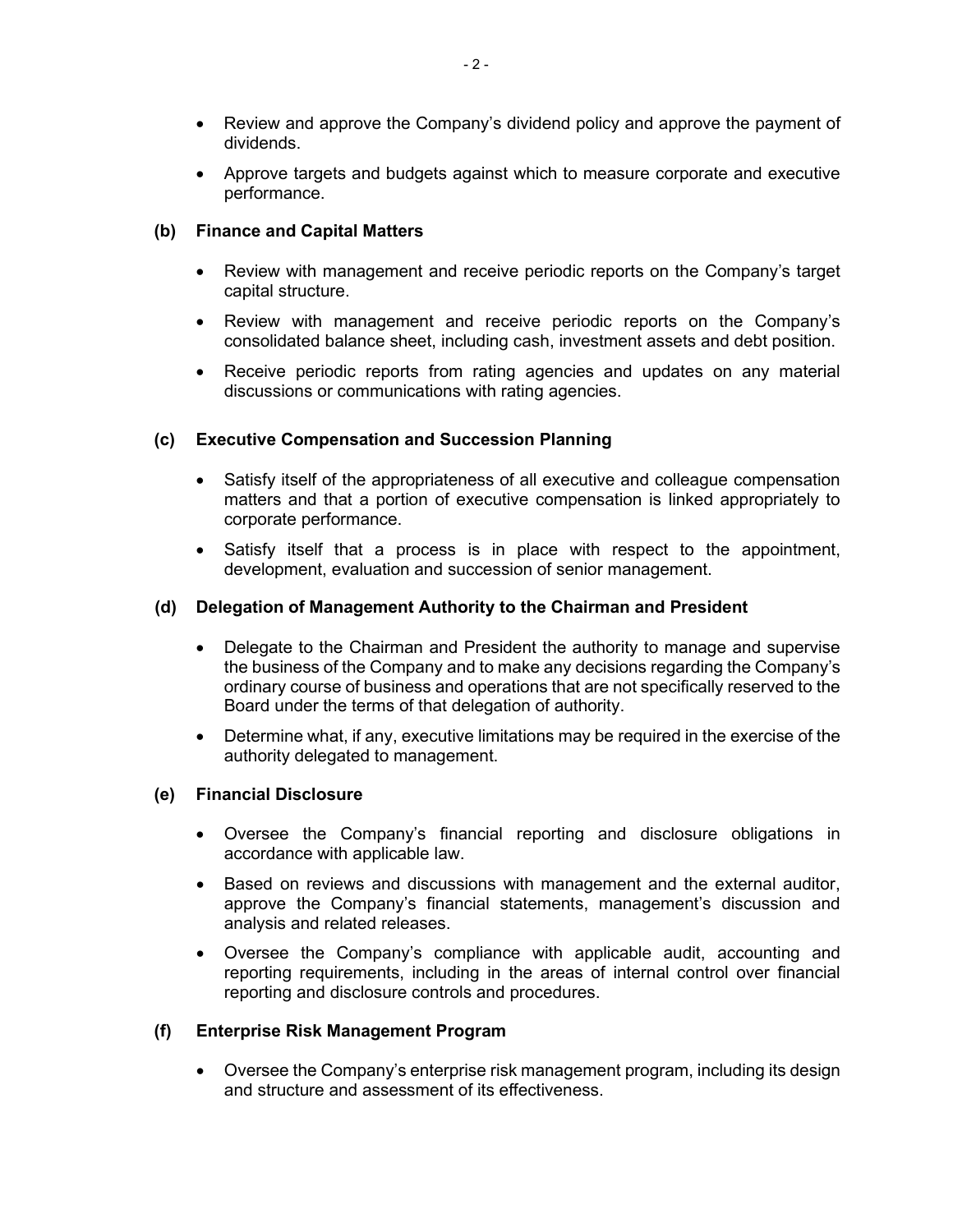- Approve the Company's enterprise risk management policy, the risk appetite statement, and management's approach to enterprise risk management and its mitigation practices, including the identification, assessment and mitigation of the principal risks. Satisfy itself as to the effective oversight of risk management of individual risks by the Board or by the Risk and Compliance Committee, through the receipt of periodic reports from the Committee Chair or management, as appropriate.
- Delegate, as appropriate, the oversight of enterprise risk management design and structure, assessment of its effectiveness and the oversight of the principal risks to the Risk and Compliance Committee.

## **(g) Related Party Transactions**

• Approve all proposed material related party transactions and any related party transactions that are not dealt with by a "special committee" of independent directors pursuant to applicable securities legislation.

### **(h) External Communications**

- Satisfy itself that there is effective communication between the Board and the Company's shareholders, other stakeholders and the public.
- At least annually, with the assistance of the Audit Committee, review and approve any material changes to the Company's Disclosure Policy.

### **(i) Corporate Governance**

- Develop, and review compliance with, a set of corporate governance principles and guidelines.
- Appoint a Lead Director who is independent to provide leadership to the Board and the independent directors, including presiding over meetings or sessions of the non-management directors and consulting with the Chairman and President on any matters arising out of such sessions.
- Ensure that independent directors hold regular meetings without the attendance of management or non-independent directors.
- On the recommendation of the Governance, Employee Development, Nominating and Compensation Committee, approve the appointment of directors or recommend the election of director nominees to the Board at the annual meeting of shareholders.
- Develop, adopt and regularly review position descriptions for the Chairman and President, the Lead Director and the Chair of each committee of the Board.
- Assess the effectiveness and performance of the Board and its committees as well as their individual members.
- Oversee significant compensation decisions for the directors and for senior executive management.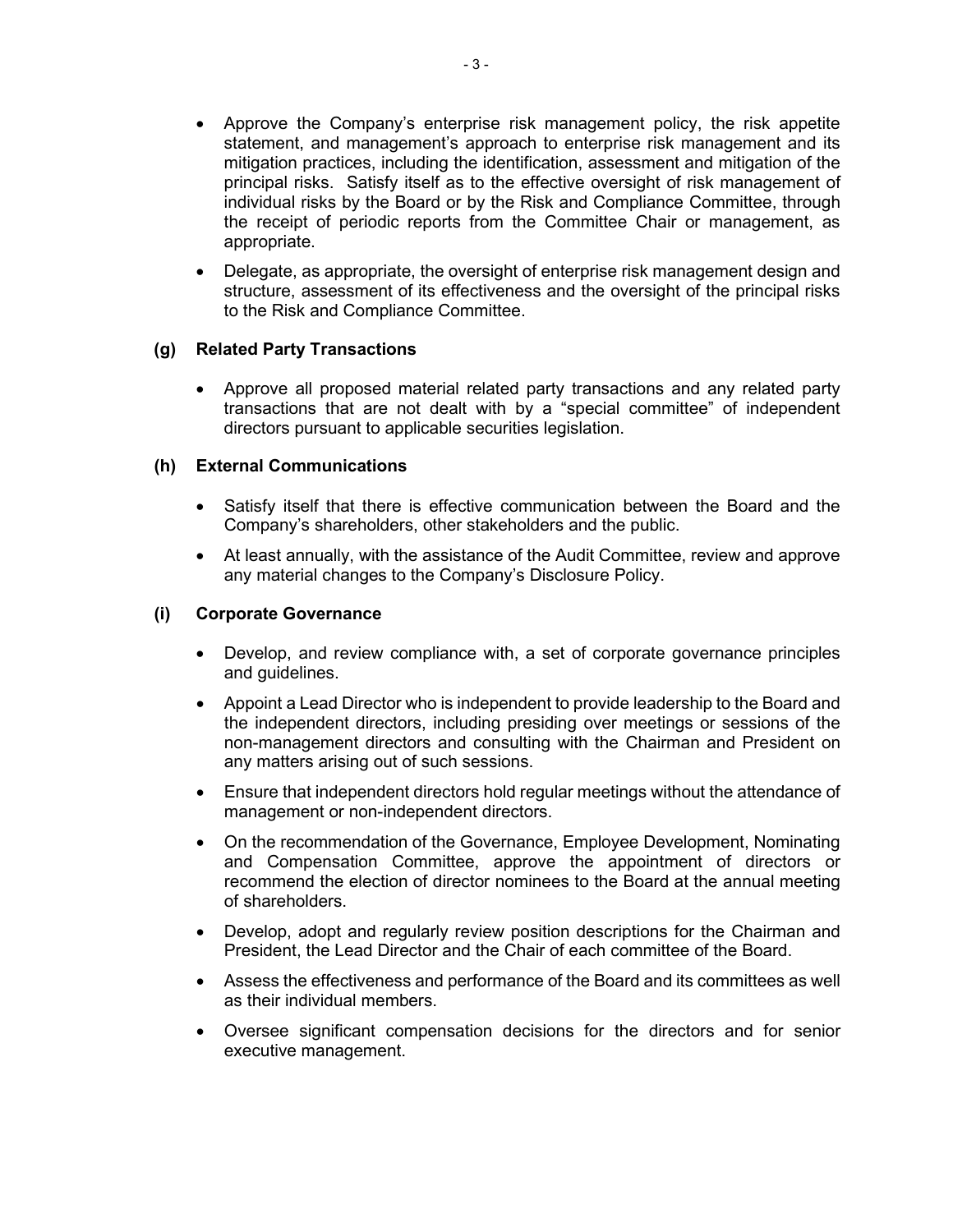## **(j) Environmental, Social and Governance ("ESG"), Ethics and Compliance**

- Oversee and monitor the Company's approach, policies and practices related to ESG matters.
- Oversee actions taken by management to ensure that senior executives maintain a culture of integrity throughout the Company.
- Review and approve a written code of conduct which is applicable to employees, officers and directors of the Company, and oversee compliance with the code.
- Receive periodic reports on the Company's compliance and ethics matters.

## **3. COMPOSITION**

The Board shall be comprised of a majority of independent directors. For this purpose, a director is independent if they would be independent within the meaning of the applicable Canadian securities laws, as the same may be amended from time to time. The Board is responsible for the composition and organization of the Board, including: the number, qualifications and remuneration of directors; diversity considerations; the number of Board meetings; quorum requirements; and meeting procedures.

## **4. COMMITTEES**

The Board may establish committees of the Board where required or prudent. The Board may delegate to such committees of the Board matters for which the Board is responsible, including the approval of Board and management compensation, the conduct of performance evaluations and oversight of internal controls, but the Board retains its oversight function and ultimate responsibility for these matters and all other delegated responsibilities. The Board has established the following committees:

- the Audit Committee (comprised entirely of independent directors);
- the Governance, Employee Development, Nominating and Compensation Committee (comprised entirely of independent directors);
- the Risk and Compliance Committee (no more than one member of the Committee shall be a management director); and
- the Pension Committee (a majority of whom shall be non-management directors).

The Board shall provide a forum for discussion and reporting of all matters considered by the committees. Circumstances may warrant the establishment of new committees, the disbanding of current committees or the reassignment of authority and responsibilities amongst committees. The authority and responsibilities of each committee are set out in a written mandate, as approved by the Board. At least annually, each mandate shall be reviewed by the respective committee and submitted to the Board for approval with such amendments as the committee proposes. Each Committee Chair shall provide a report to the Board on material matters considered by the Committee at the next regular Board meeting following such Committee's meeting.